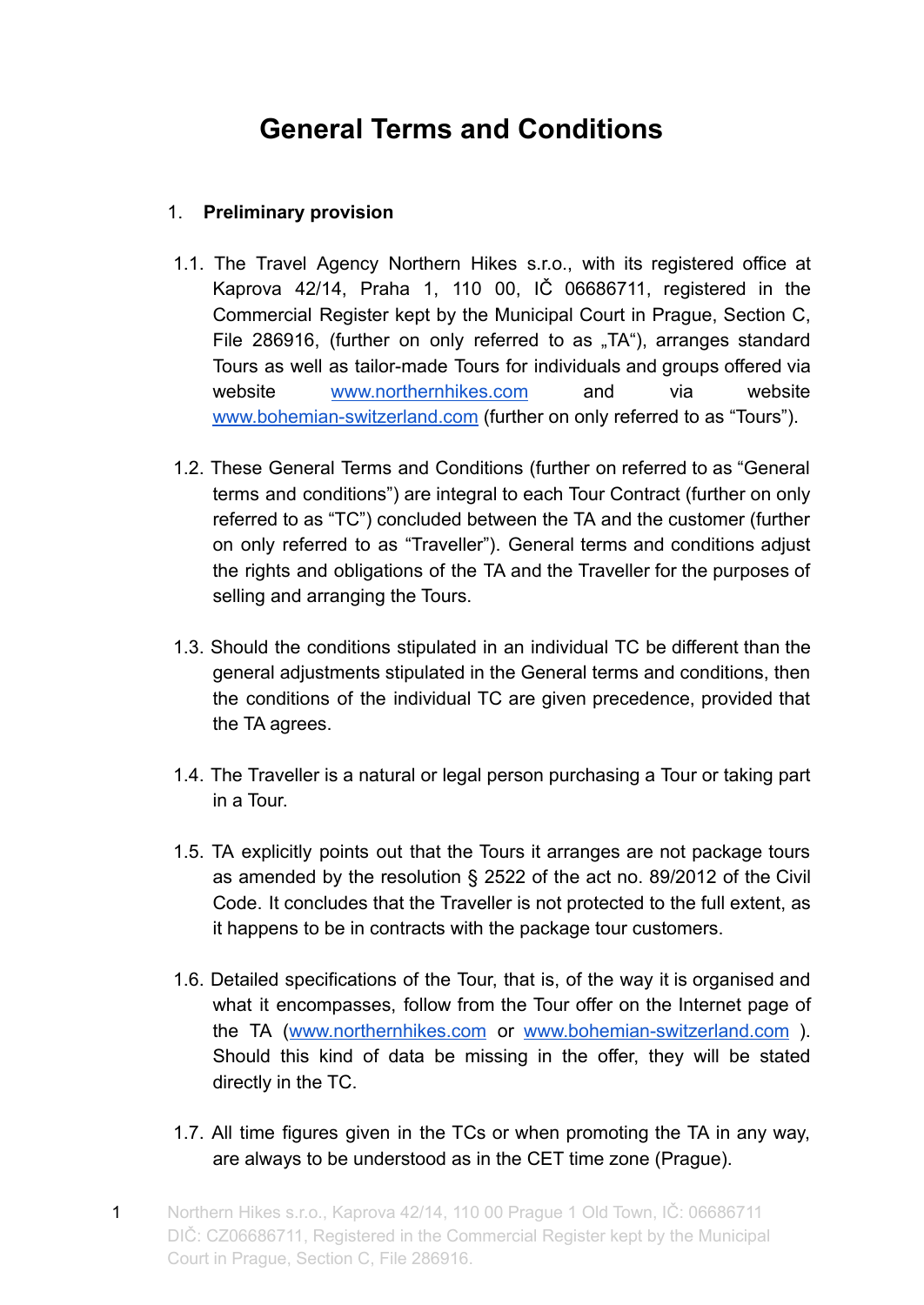## 2. **The commencement of the contractual relation**

2.1. The contractual relation comes into force and effect on the day the both contractual parties have concluded the TC.

#### 3. **Price and payment conditions**

- 3.1. The price of the Tour is set in accordance with the offer of the TA and it includes the services, fixed precisely for each Tour offered via the website or specified in detail in the TC. The total price given in the TC is final.
- 3.2 Travel insurance is not included in the price of the Tour.
- 3.3. The TA has a valid business licence and business insurance. Also the automobiles of the TA have liability insurance as required by the law, against damage to goods or health injuries to people plus they have an additional collision insurance.
- 3.4. The price for the Tour is paid mainly via payment gateway (GP Webpay, <https://www.gpwebpay.cz/en.html> with it's Terms and Conditions) with a payment card or via the PayPal service [\(www.PayPal.com](http://www.paypal.com) with it's Terms and Conditions) upon finalising the purchase order of the chosen Tour. The price is considered as paid once the respective payment card operator (GP Webpay or PayPal) has approved the transaction.
- 3.5. In case the Traveller fails to pay the price for the Tour properly and on time (or his transaction is rejected by the payment card operator) the contractual parties agree on the termination of the TC, effective as of immediately and fully.
- 3.6. The Traveller is responsible for the accuracy of all the data provided by him/her in the TC.
- 3.7. The Traveller is fully responsible for all other guests included in his reservation, as per the TC, in terms of complying with the Terms and Conditions in the same way as the lead Traveller does.
- 3.8. Traveller can cancel the TC by one of the following means: via email message, phone call or SMS or by Whatsapp application according to
- 2 Northern Hikes s.r.o., Kaprova 42/14, 110 00 Prague 1 Old Town, IČ: 06686711 DIČ: CZ06686711, Registered in the Commercial Register kept by the Municipal Court in Prague, Section C, File 286916.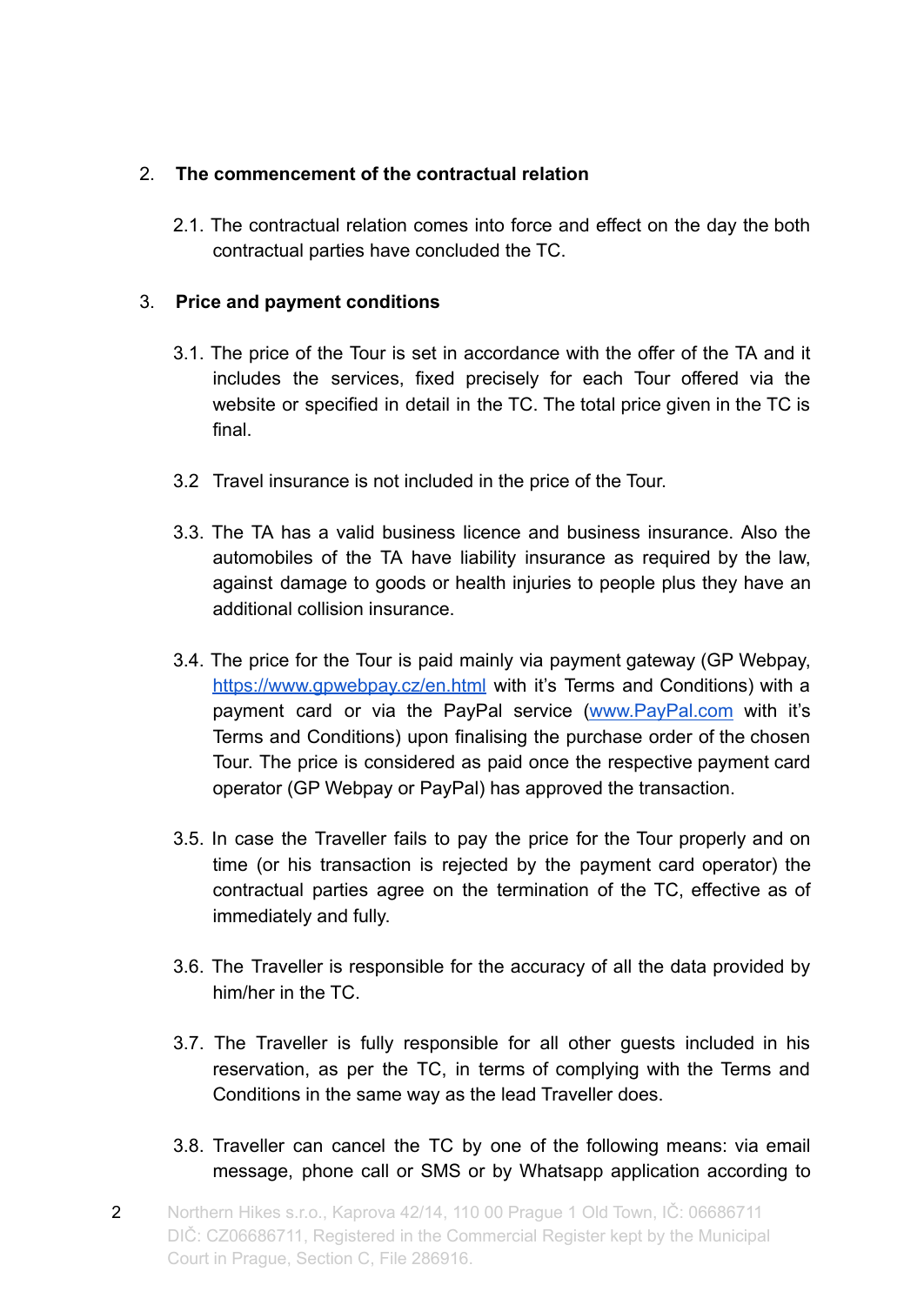the contact details stated on the TA's website, mainly then by delivering a cancellation message to "info@northernhikes.com" or via phone number + 420 730 962 221. Such a message is considered as accepted the moment when it's received via the respective communication channel. All times related to this article are considered to be CET (Prague local time).

3.9. If the Traveller, not through the fault of the TA, does not make use of all the contracted services during the Tour (such as not being able to complete the Tour due to the fitness level or improper clothes or shoes or due to being late for pickup or any other part of the tour), the Traveller is not entitled to any kind of compensation (as further referred in the article 10.1 and 10.2).

## 4. **The conditions of attending the Tour**

- 4.1. The Traveller is obliged to ensure that all persons of less than 15 years of age are accompanied and supervised by an adult, and, if necessary, to provide a written consent of the minor's legal representatives, stating that they agree with the minor to be accompanied by a third party. The Traveller is also obliged to arrange for assistance and supervision for all persons whose medical status requires so.
- 4.2. The Traveller is obliged to provide the necessary cooperation with the TA for the Tour to progress.
- 4.3. The Traveller is obliged to follow all instructions from the personnel authorised by the TA before or during the Tour, to carry out activities during the Tour, which serve to fulfil the purpose of the Tour. The Traveller is especially obliged to follow all instructions regarding the stay in protected natural areas, regarding the traffic regulations, and further on to behave in such a way to prevent any and all potential harm or death incurred to the Traveller themselves or any other co-traveler or person or any material damage.
- 4.4. Upon concluding the TC, the Traveller is obliged to state any and all medical indispositions and limitations as well as his/her physical abilities (further on to be referred to only as the "State of health"), which may have any kind of influence on the problem-free progress of the Tour. The TA reserves the right not to conclude the TC with a Traveller whose State of health is inconsistent with the character of the Tour. The TA is
- 3 Northern Hikes s.r.o., Kaprova 42/14, 110 00 Prague 1 Old Town, IČ: 06686711 DIČ: CZ06686711, Registered in the Commercial Register kept by the Municipal Court in Prague, Section C, File 286916.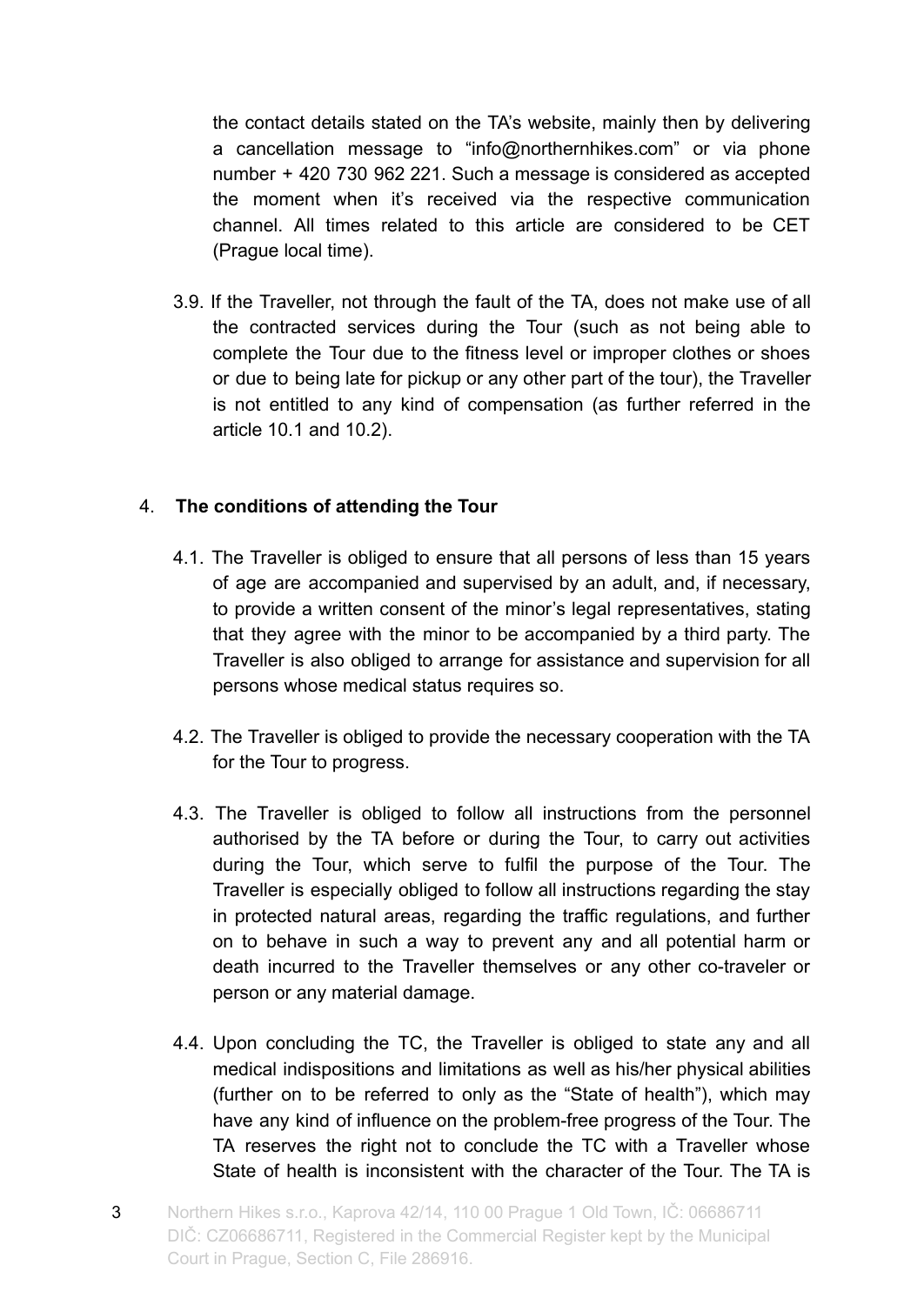also entitled to deny the Traveller the right to commence the Tour upon finding out that the State of Health of the given Traveller is not consistent with a problem-free progress of the Tour.

- 4.5. In case the Traveler does not state true information about his/her State of health when concluding the TC, the TA is entitled to withdraw from the TC and to deny such a Traveller his/her attendance of the Tour. In such a case the compensation clause as per article 10.1. and 10.2. of the General terms and conditions comes into effect.
- 4.6. The TA is entitled to prematurely terminate an ongoing Tour in case of any Traveller's or the TA's authorised guide's State of health change (injury, sickness break-out, health concerning fatigue and similar). In such cases the TA will return to the Travellers a relevant portion of the price of the Tour depending on the level of the already realised program.
- 4.7. The person authorised by the TA as responsible for the Tour is entitled to forbid the Travellers the use of alcohol or to order other provisions during the Tour that may be necessary to ensure safety and proper progress of the Tour, especially with concern for Traveller's safety and health.
- 4.8. The TA is entitled to set a minimum age limit for the attendance of the Tour.

## 5. **Purchasing a Tour through contractual mediators, business representatives and or partners and other third parties**

5.1. In case the TA's Tour has been purchased through a third party contractually committed to the TA, then the contract (TC) is concluded under the conditions stated at the third party's portal.

## 6. **Consent to personal data processing and to receiving commercial announcements**

- 6.1. By concluding the TC, the Traveller gives consent to his/her personal data processing to the extent of: Name, Surname, Place of Residence and Contact in compliance with the regulations of the act no. 101/2000 of the legal code on protection of personal data (further on only referred to as "The law on personal data protection") for the purpose of providing the services as per the TC. By concluding the contract, the Traveller also gives consent to receive commercial announcements to his/her
- 4 Northern Hikes s.r.o., Kaprova 42/14, 110 00 Prague 1 Old Town, IČ: 06686711 DIČ: CZ06686711, Registered in the Commercial Register kept by the Municipal Court in Prague, Section C, File 286916.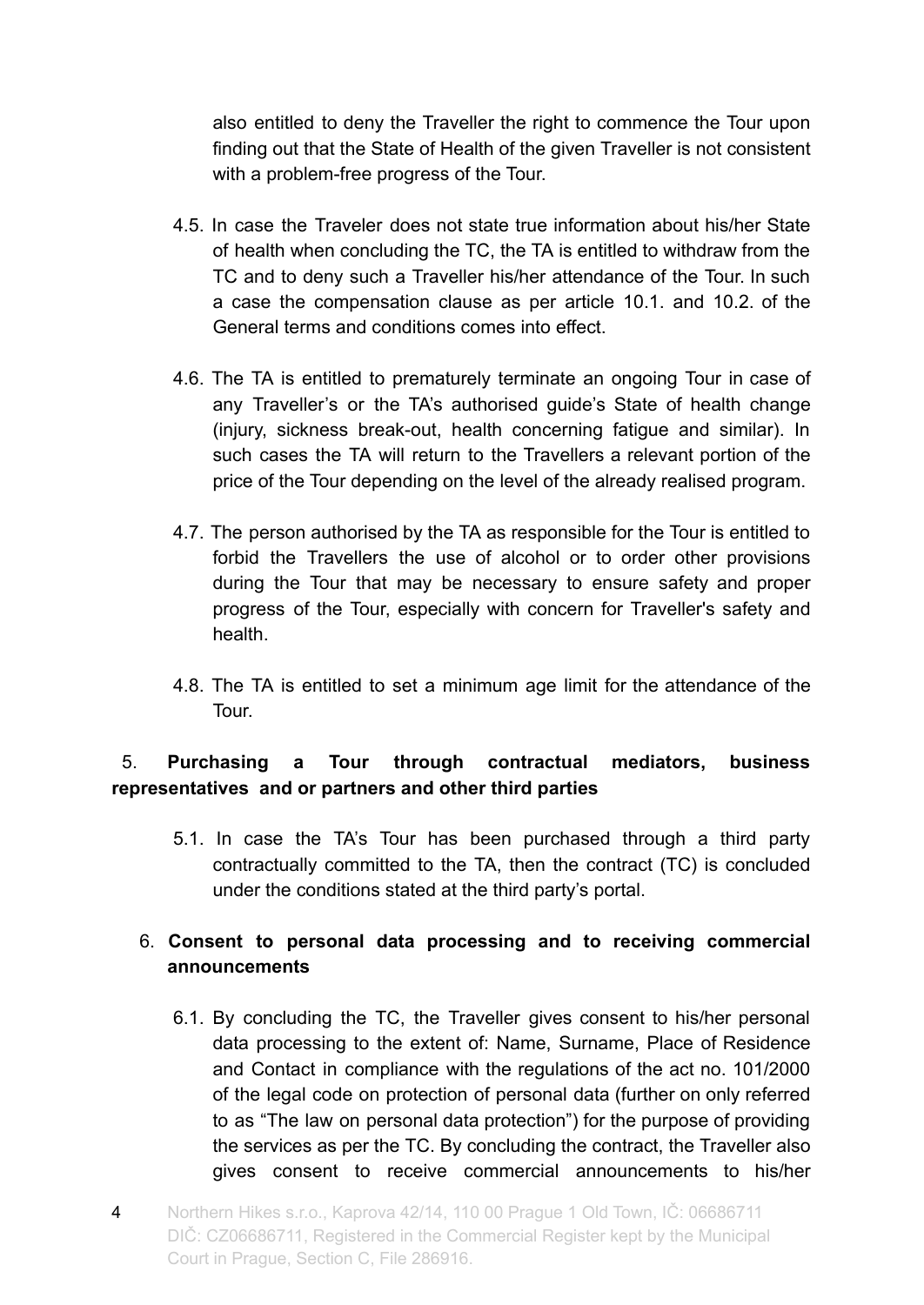electronic contact address as regulated by act no. 480/2004 of the legal code, on certain services of the informational society. The administrator of the personal data in the sense of the Law on personal data protection is the TA.

Concerning processing of the payment for the tour, privacy of the Traveller is assured by the Privacy Policy of Global Payments s.r.o. That can be accessed via the following website link:

**https://cdn-gxx.dataweavers.io/-/media/gpn-jv-czech/blog/redesign/docu ments/c**

## **z/2020/202002\_global\_payments\_zasady\_zpracovani\_ou\_september\_20 19\_final.pdf**

## **?modified=00010101000000**

- 6.2. The Traveller has the right to cancel his/her consent to personal data processing as well as the consent to receiving commercial announcements anytime by sending a written request to the TA's electronic address. The cancellation of the consent is valid upon its delivery to the TA.
- 6.3. The Traveller agrees that the given personal data can be provided to third parties, mainly to TAs employees and to subjects cooperating with the TA such as services agents, salespeople, advertising agencies, shipping agents, business partners etc.
- 6.4. In case of a suspected breach of rights, the Traveller can contact the TA or turn directly to the Office for personal data protection, seated at Pplk. Sochora 27, Praha 7, PSČ 170 00, Czech Republic.

## 7. **The Traveller – rights and obligations**

- 7.1. The Traveller is obliged to behave under any circumstances in order to prevent damage or harm to him/herself and to the other Travellers, the TA and its business partners. The Traveller is obliged to abide by all legal regulations effective in the Czech Republic, as well as all recommendations and instructions of the TA and the instructions of the local service providers. The Traveller will cover all damage or harm incurred by him/her to third parties. The TA is responsible for damage or harm caused by the TA's failure to fulfil its obligations given in the TC, in the General terms and conditions or in the binding legal regulations
- 5 Northern Hikes s.r.o., Kaprova 42/14, 110 00 Prague 1 Old Town, IČ: 06686711 DIČ: CZ06686711, Registered in the Commercial Register kept by the Municipal Court in Prague, Section C, File 286916.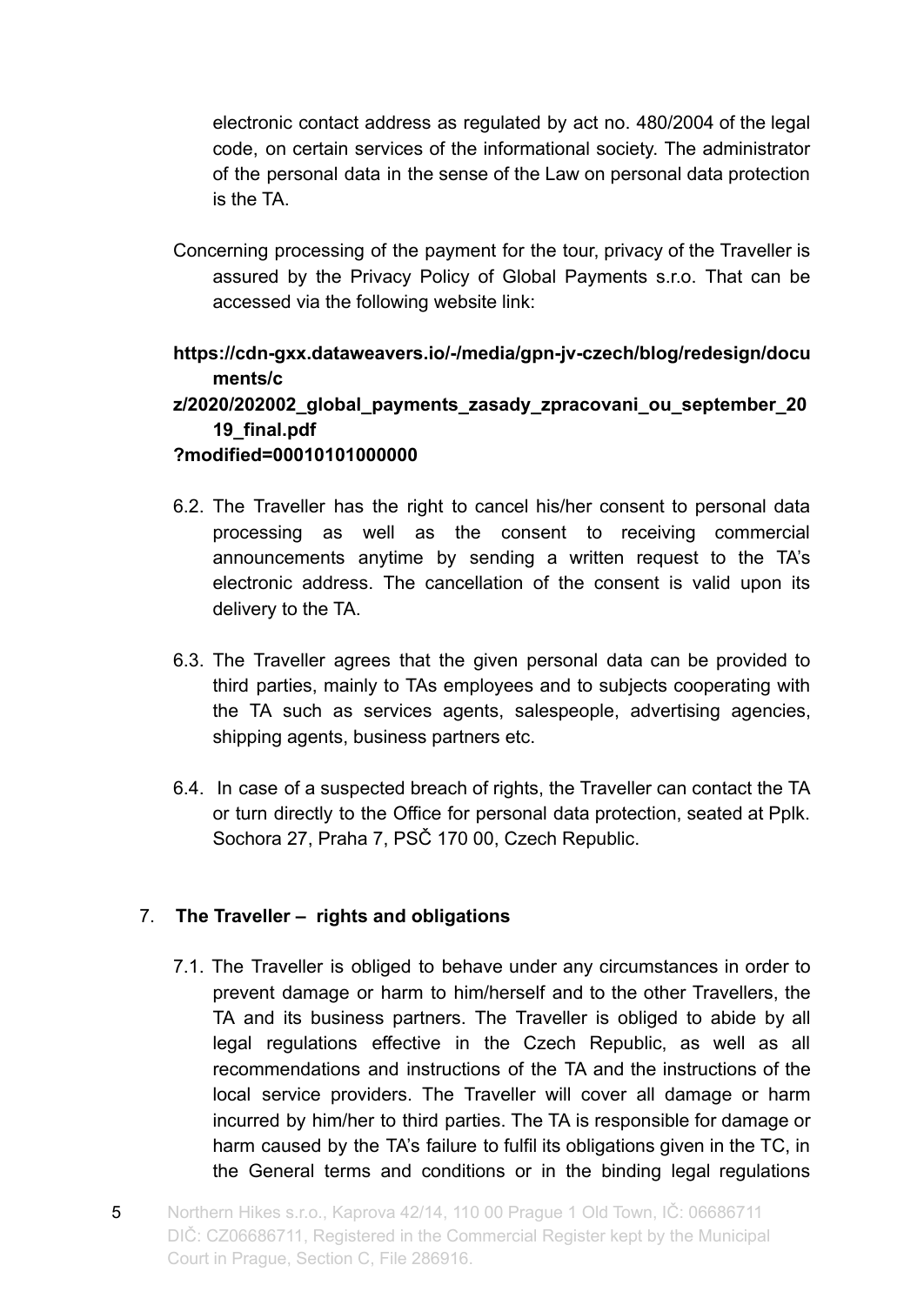effective in the Czech Republic. As far as the effective legal regulations allow, the TA does nevertheless not bear any responsibility for damage caused by the Traveller to a third party not connected to providing services to the TA or by an extraordinary, unforeseeable obstruction emerging independently of the will of the TA. Any reimbursement claims from the Traveller to the TA must be applied in writing and at the latest up to 7 calendar days upon the return from the Tour. If the TA has incurred damage and/or harm by the Traveller's failure to abide by his/her obligations (e.g. costs in connection with the help to the sickened or injured Traveller, organising an extra transportation or a damage of a vehicle), the Traveller is obliged to cover this damage within 30 days. Should the TA have been acting to prevent immediate damage to the Traveller, it has a right for reimbursement for any damage it may have incurred by such preventive behaviour and or measures and that to the extent proportionate to the potential damage. The TA is not in any way responsible for any kind of harm inflicted during the Tour by one Traveller to another.

7.2. The Traveler is obliged to commence the Tour at the exact time given in the TC or as instructed by the TA in an e-mail or a text message or a phone call or via other communication means such as WhatsUp, Facebook Messenger etc. sent by the TA to the Traveller, in other words the Traveller is obliged to show up to the given departure place at the given time and to follow the instructions of the person authorised to be responsible for the Tour. The maximum tolerable delay of Traveller for commencing the Tour is hereby set to 5 minutes. For the purposes of understanding the term "commencing the Tour" the Tour is considered commenced once the Traveller, at an agreed place, meets the person authorised by the TA to guide the Tour or once the Traveller boards the vehicle of the contracted transportation as per the TC. In case of a bigger delay of the Traveller in commencing the Tour, the TA is entitled to commence the Tour without the delayed Traveller. In such a case the compensation clause specified in article 10.1 and 10.2. of the General terms and conditions will become effective.

#### 8. **Filing a complaint, reclaiming the services of the TA**

- 8.1. In case the extent or the quality of the Tour is lower than agreed, the Traveller is obliged to share this concern with the TA and thus in a way for the TA to be able to correct any possible failure without unnecessary delay, possibly still during the Tour. For these purposes the Traveller contacts the TA through the Person authorised by the TA with the
- 6 Northern Hikes s.r.o., Kaprova 42/14, 110 00 Prague 1 Old Town, IČ: 06686711 DIČ: CZ06686711, Registered in the Commercial Register kept by the Municipal Court in Prague, Section C, File 286916.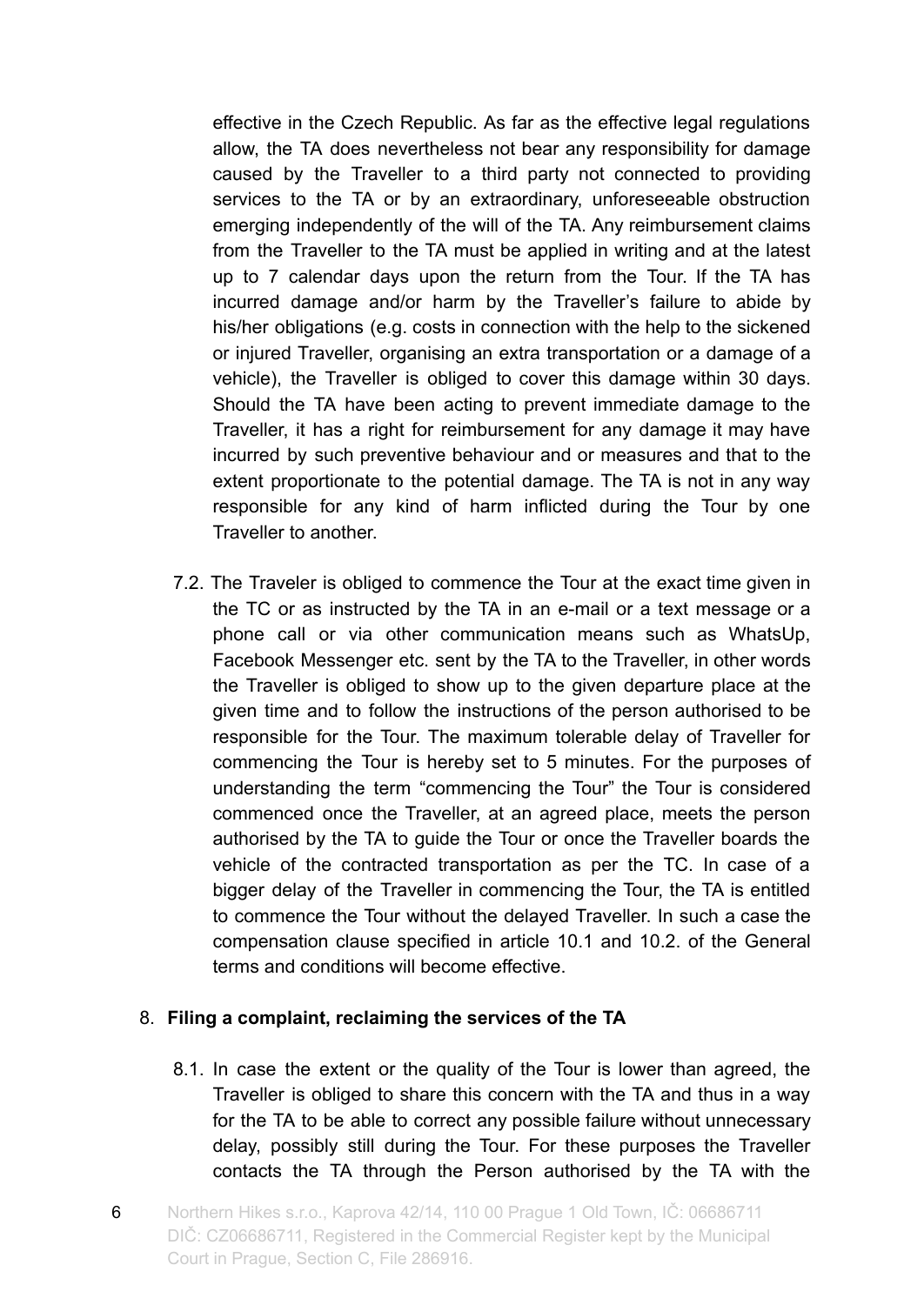responsibility for the Tour, or through e-mail address [info@northernhikes.com](mailto:info@northernhikes.com) or phone number +420 730 962 221. If the Traveller requests a discount from the price of the Tour because of a complaint, he/she is required to file the complaint at the TA without unnecessary delay, but at the latest within 3 days from the end of the Tour. The Traveller is not entitled to a discount from the price of the Tour if the circumstances on the part of the Traveller have caused him/her not to be able to make use of the Tour partially or fully.

## 9. **The TA – rights and obligations**

9.1. The TA is not responsible for possible delay and reserves the right to announce the possibility of delay out of technical reasons or adverse weather conditions or traffic. Travellers are advised to take into account the possibility of considerable delay when planning connection transportation. The TA is furthermore entitled to change the place and time of departure, the transportation means and the program of the Tour accordingly should it be necessary due to unforeseeable circumstances.

## 10. **Withdrawal from the contract**

- 10.1.The TA is only entitled to withdraw from the TC in cases specifically mentioned in the TC, in these General terms and conditions or as adjusted by the binding legal regulations. The TA is especially entitled to withdraw in case when the Traveller fails to fulfil his/her given obligations. In case the Traveller fails to fulfil his/her obligations and the TA will therefore withdraw from the TC, the Traveller will pay the compensation (cancellation fee) in the amount of 100% of the total price for the Tour. Such an amount will be deducted from any payments already done by the Traveller towards the services provided by the TA.
- 10.2.In case the Traveller breaches his/her obligations and the TA withdraws from the TC only after the Tour has commenced, the TA shall deliver its withdrawal (the announcement of being excluded from the Tour) to the Traveller through the person authorised by the TA with the responsibility for the Tour, and thus either via a phone call or a text message or to the Traveller's electronic address, or, should there be the concern of a delay, in person. By delivering such an announcement to the Traveller, the TA is exempt from the obligation to provide any more services to the Traveller as per the TC. The Traveller is hereby not entitled to claim back any portion of the price for unused services and the Traveller is obliged to cover to the TA all costs connected to his/her transportation
- 7 Northern Hikes s.r.o., Kaprova 42/14, 110 00 Prague 1 Old Town, IČ: 06686711 DIČ: CZ06686711, Registered in the Commercial Register kept by the Municipal Court in Prague, Section C, File 286916.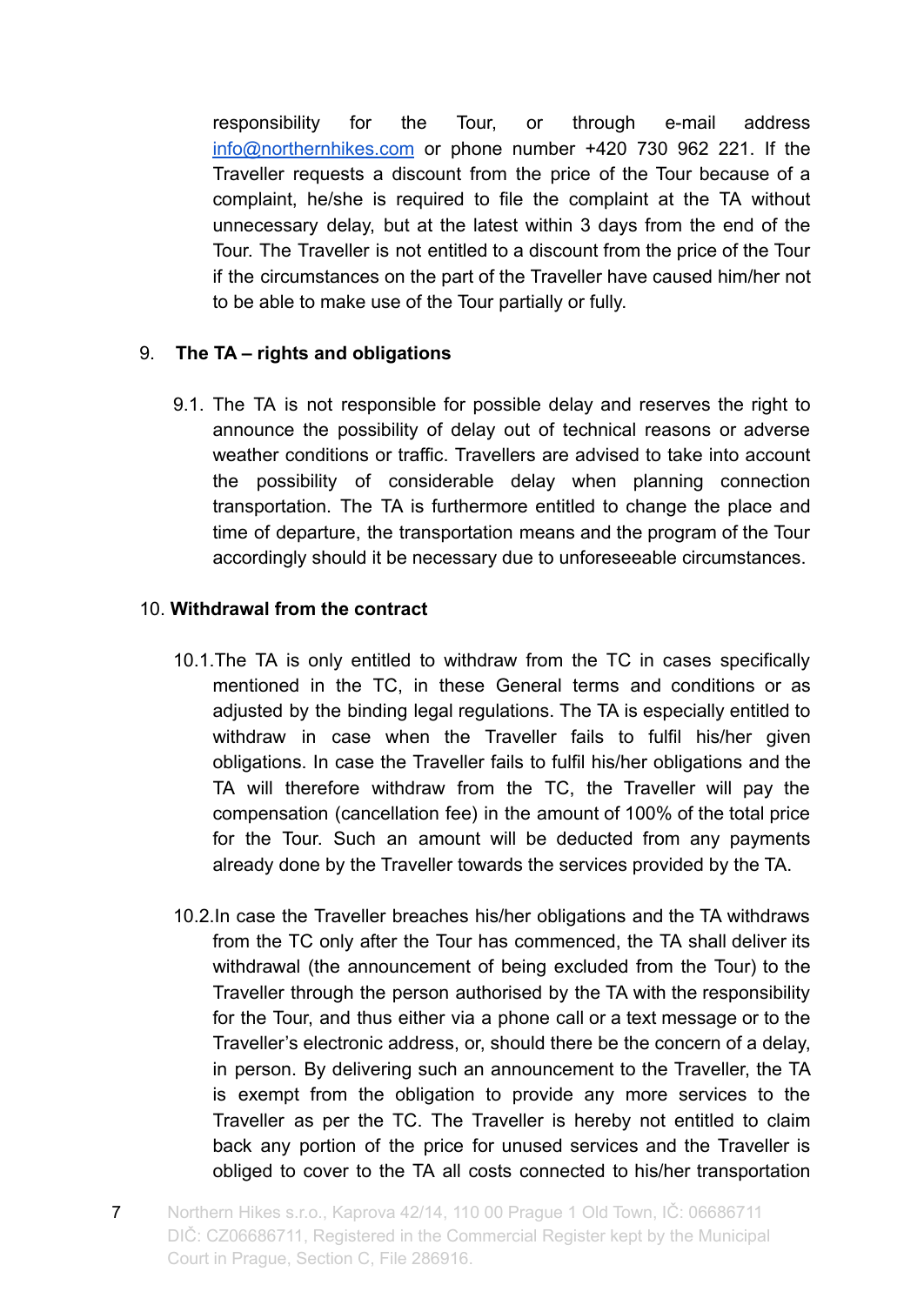back to the place of departure or any possible damage caused to the TA. The TA is in such a case not obliged to guarantee the Traveller the transportation back to the place of departure or anywhere else.

- 10.3.Apart from the cases mentioned in these General terms and conditions and as adjusted by the binding legal regulations, the Traveller is entitled to withdraw from the TC anytime before commencing the Tour and that without stating any reason. The contractual relation is then revoked and the participation cancelled as of the day of the delivery of the written cancellation announcement to the TA, that is if the parties won't agree to another form of the cancellation announcement. The Traveller takes into account that by withdrawing from the TC the TA suffers the damage consisting in the necessity to invest into arranging for another Traveller, and, in case no substituent Traveller is arranged, the damage consisting of the necessity to reimburse the TA's contractual partners for not using the contracted services and the adequate lost profit. The contractual parties therefore agree to the following cancellation fees, that the Traveler commits to pay to the TA as a reimbursement for the TA's damage, in case of his/her withdrawal from the TC. For setting the amount of the cancellation fees, it is decisive on what day and hour the written announcement of the Traveler's withdrawal from the TC is delivered to the TA. The cancellation fees are:
- a) 0 % from the price of the Tour if the Traveller withdraws from the TC 24 (or more hours) before the Tour commences.
- b) 100 % from the price of the Tour if the Traveller withdraws from the TC 23 or less hours before the Tour commences. All cancellation fees are due immediately and will be automatically set off against the already paid price for the Tour or the deposit for the price of the Tour, to which the Traveller herewith agrees.
- c) For these cases the Tour commences at 7:30 a.m. CET if not stated differently in the TC when referring to the pick-up time).
- Changing the date of the ordered Tour will be accepted by the TA if that is feasible and the TA has capacities to accommodate such requests (that is availability of tour guides and vehicles). If the change of travel date request is not possible to accommodate, the TA will refund Traveller in full under the condition that such request is made at least 24 hours before the Tour starts.
- 8 Northern Hikes s.r.o., Kaprova 42/14, 110 00 Prague 1 Old Town, IČ: 06686711 DIČ: CZ06686711, Registered in the Commercial Register kept by the Municipal Court in Prague, Section C, File 286916.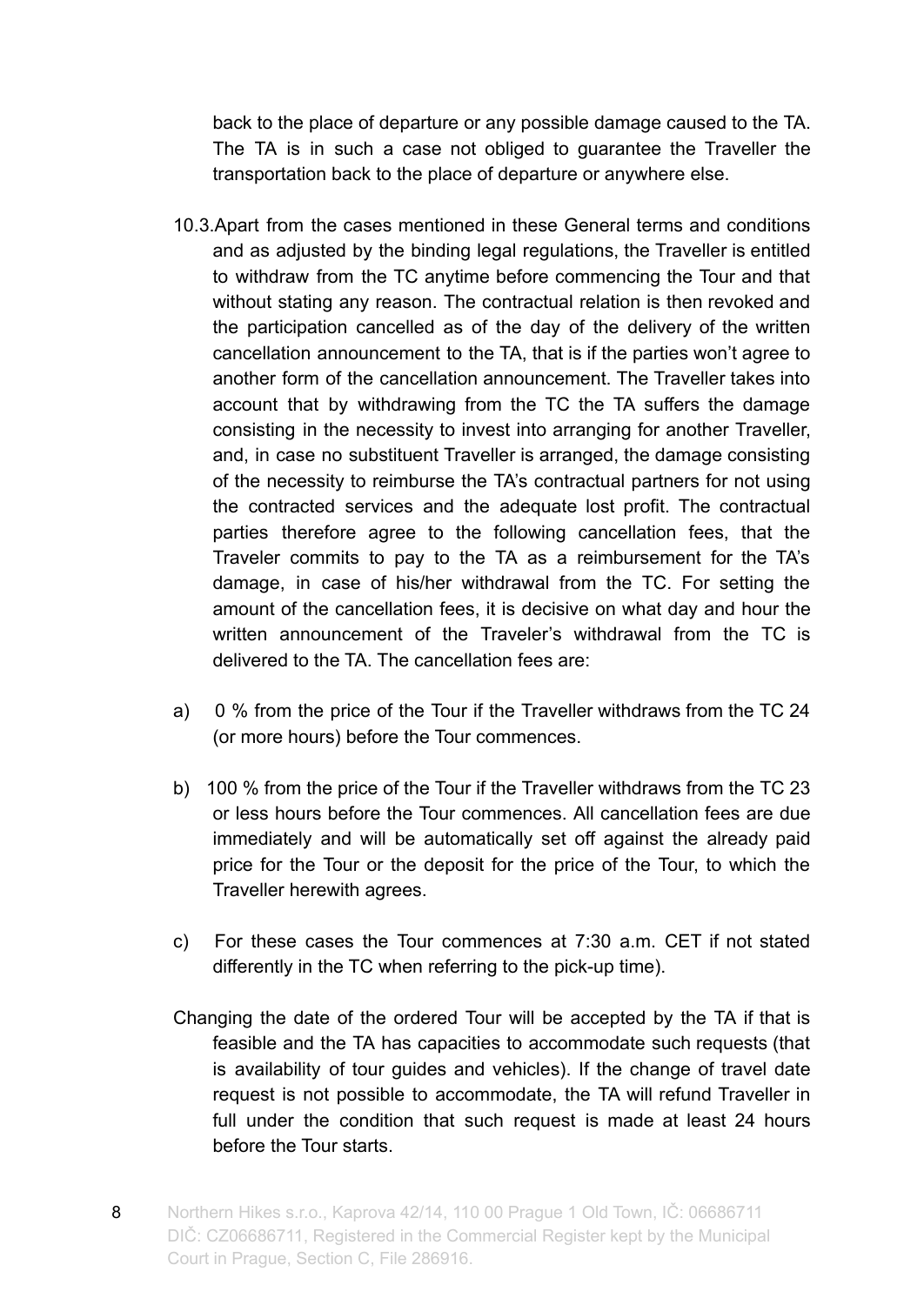10.4.The TA can in legitimate cases (death, sudden health issues etc.) and solely by its discretion, exempt the Traveller from the cancellation fee and reimburse the Traveller fully for the price paid for the Tour. The Traveller is obliged to accompany any such request of his/hers by documents showing the reasons for the cancellation to be forgiven, and that at the latest up to 3 days after the day of the Tour.

## 11. **The change of conditions given in the TC**

- 11.1.The TA is entitled, out of objective reasons, to change the conditions of the TC before the commencement of the Tour and to suggest the change of the TC to the Traveller. The TA is not obliged to share with the Traveller the reasons for changing the conditions of the TC, apart from the reasons for the Tour price increase. If the suggested change of the TC leads to a change of price for the Tour, the new price must be stated in the suggestion. If the TA suggests a change of the TC, the Traveller has the right to decide whether he/she agrees to the change or whether he/she wants to withdraw from the TC (without the application of the cancellation fees). If the Traveller fails to announce his/her consent to/withdrawal from the TC within 5 days after the delivery of the suggestion to change the TC, the TA is entitled to assume that the Traveller agrees with the change.
- 11.2.All changes arising from unforeseeable circumstances and resulting in the change of place and time of departure or the change of transportation means or the change of the program of the Tour are not considered as a change of the contractual conditions.

## 12. **Cancellation of the Tour**

- 12.1.The TA reserves the right to cancel a Tour in case of extreme circumstances such as e.g. the cancellation of transportation on the side of the transportation provider or unforeseeable influences (e.g. severe weather, strike or force majeure). The TA is obliged to inform the Traveller about such cancellation without unnecessary delay, that is, immediately upon the commencement of such a situation. Furthermore the TA is obliged to suggest to the Traveller an alternative date for the Tour or to reimburse the Traveller for the full price of the Tour. If the parties agree to a new date of the Tour, the payments realised in connection with the original date are considered payments for the new
- 9 Northern Hikes s.r.o., Kaprova 42/14, 110 00 Prague 1 Old Town, IČ: 06686711 DIČ: CZ06686711, Registered in the Commercial Register kept by the Municipal Court in Prague, Section C, File 286916.